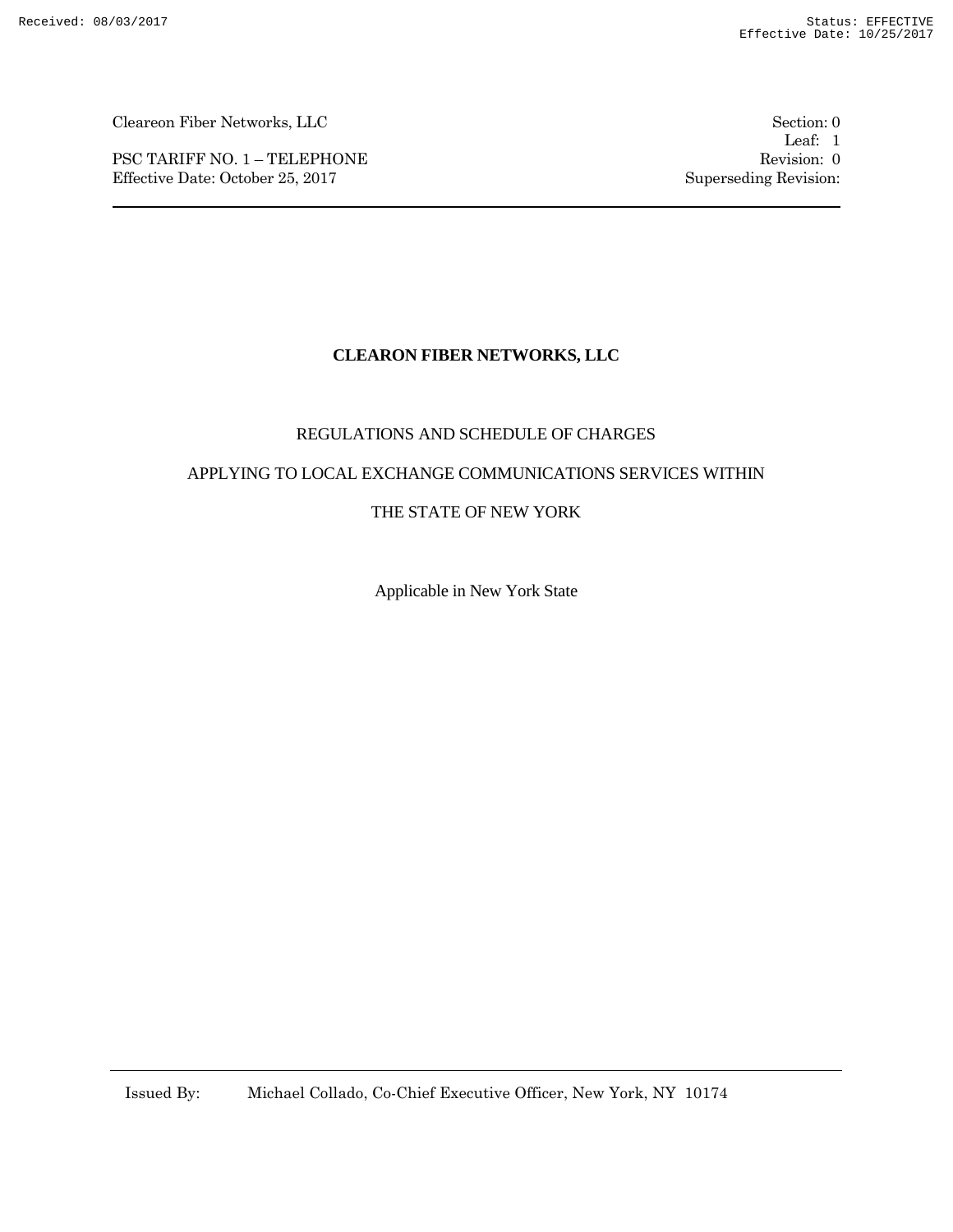PSC TARIFF NO. 1 – TELEPHONE Revision: 0 Effective Date: October 25, 2017 Superseding Revision:

Leaf: 2

### Contacting the Public Service Commission

In the case of a dispute between the Customer and the Company which cannot be resolved with mutual satisfaction, the Customer may file a complaint by contacting the New York State Department of Public Service by phone, online or by mail.

1. By Phone:

Helpline (for complaints/inquiries): 1-800-342-3377 for Continental United States or, 1-800-662-1220 for Hearing/Speech Impaired: TDD or, 518-472-8502 for fax

- 2. Online: http://www.dps.ny.gov/complaints.html or,
- 3. By Mail:

NYS Department of Public Service Office of Consumer Services 3 Empire State Plaza Albany, NY 12223-1350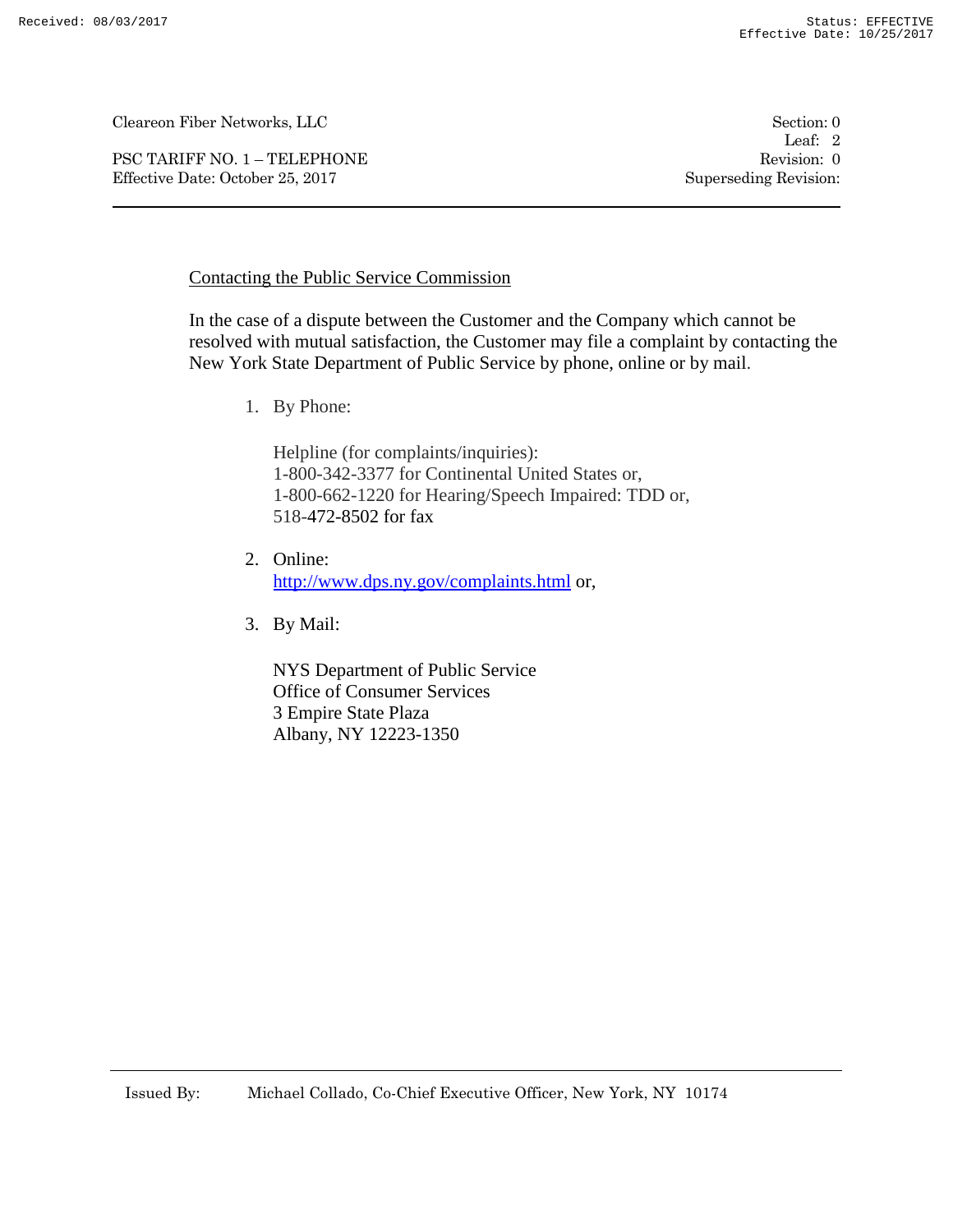PSC TARIFF NO. 1 – TELEPHONE Revision: 0 Effective Date: October 25, 2017 Superseding Revision:

### TABLE OF CONTENTS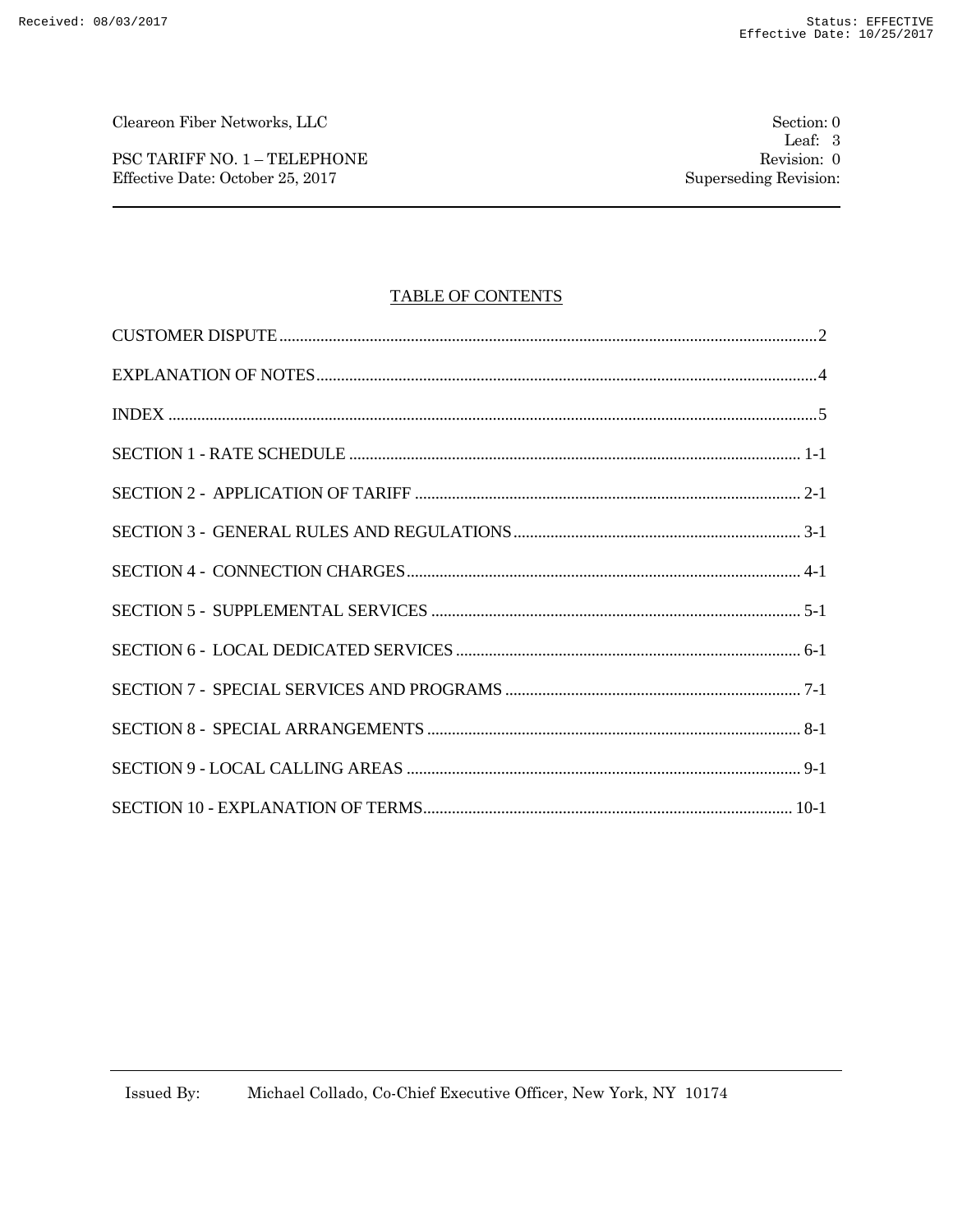PSC TARIFF NO. 1 – TELEPHONE Revision: 0 Effective Date: October 25, 2017 Superseding Revision:

Leaf: 4

### EXPLANATION OF NOTES

- (C) Indicates Changed Regulation
- (D) Indicates Discontinued Rate or Regulation
- (I) Indicates Rate Increase
- (M) Indicates Move in Location of Text
- (N) Indicates New Rate or Regulation
- (R) Indicates Rate Reduction
- (T) Indicates Change of Text Only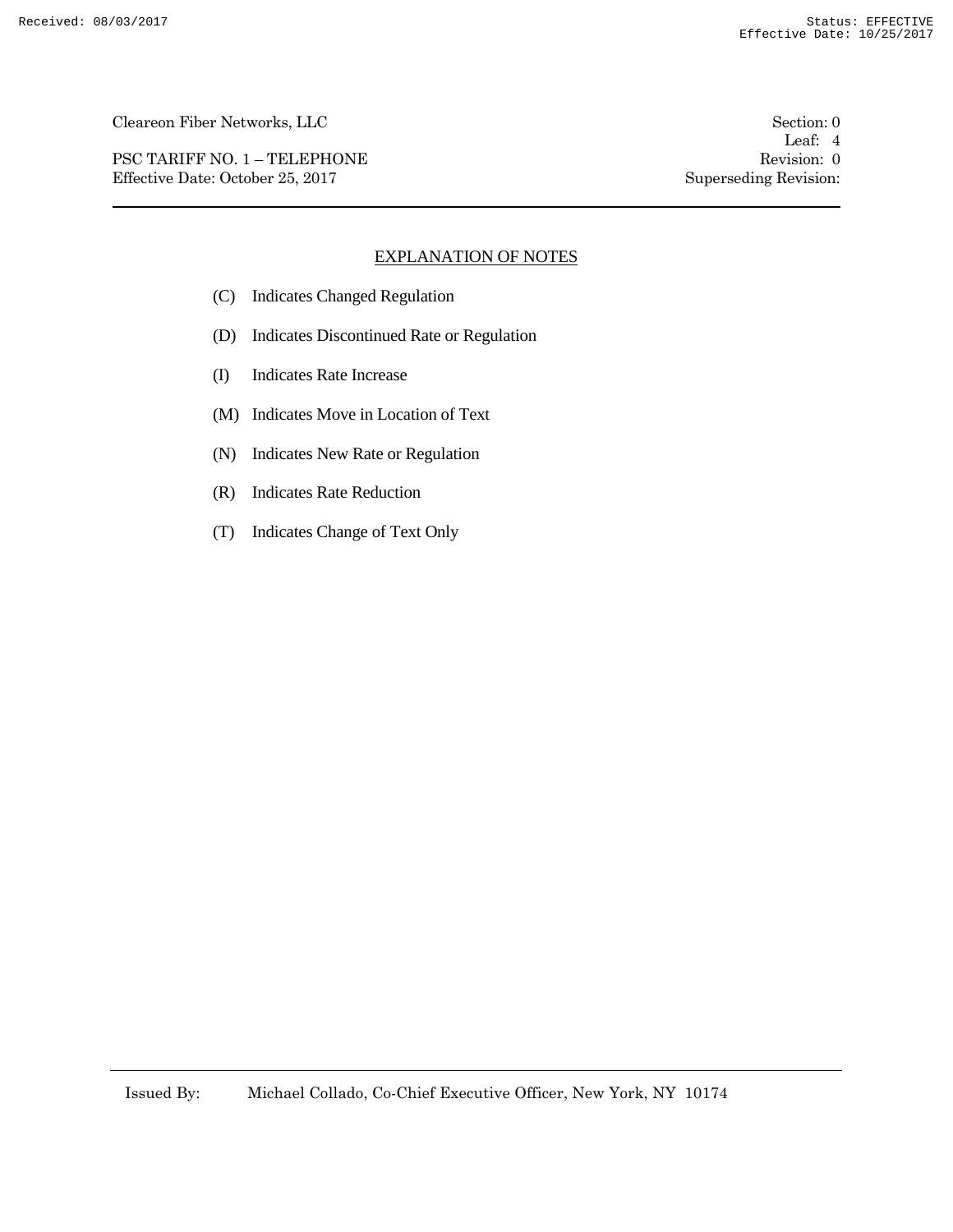PSC TARIFF NO. 1 – TELEPHONE Revision: 0 Effective Date: October 25, 2017 Superseding Revision:

### INDEX

# A

| Section | rage |
|---------|------|
|         |      |
|         |      |
|         |      |
|         |      |
|         |      |
|         |      |

#### $\, {\bf B}$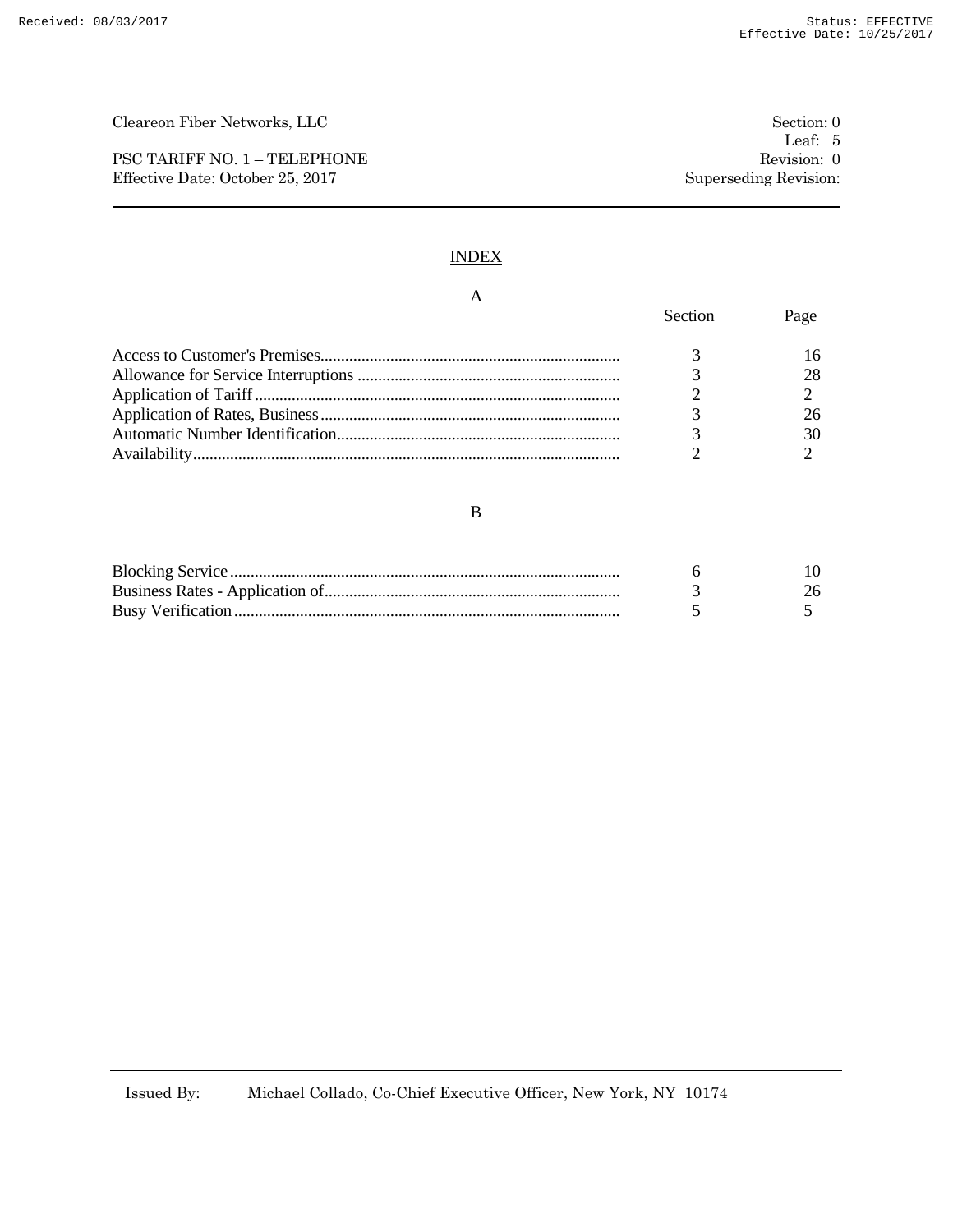PSC TARIFF NO. 1 – TELEPHONE Revision: 1 Effective Date: October 25, 2017 Superseding Revision: 0

# INDEX (cont'd)

# C

| Section | Page  |  |
|---------|-------|--|
|         |       |  |
|         |       |  |
|         |       |  |
|         | 28-29 |  |
|         | 36-38 |  |
|         | 16    |  |
|         | 6     |  |
|         |       |  |
|         |       |  |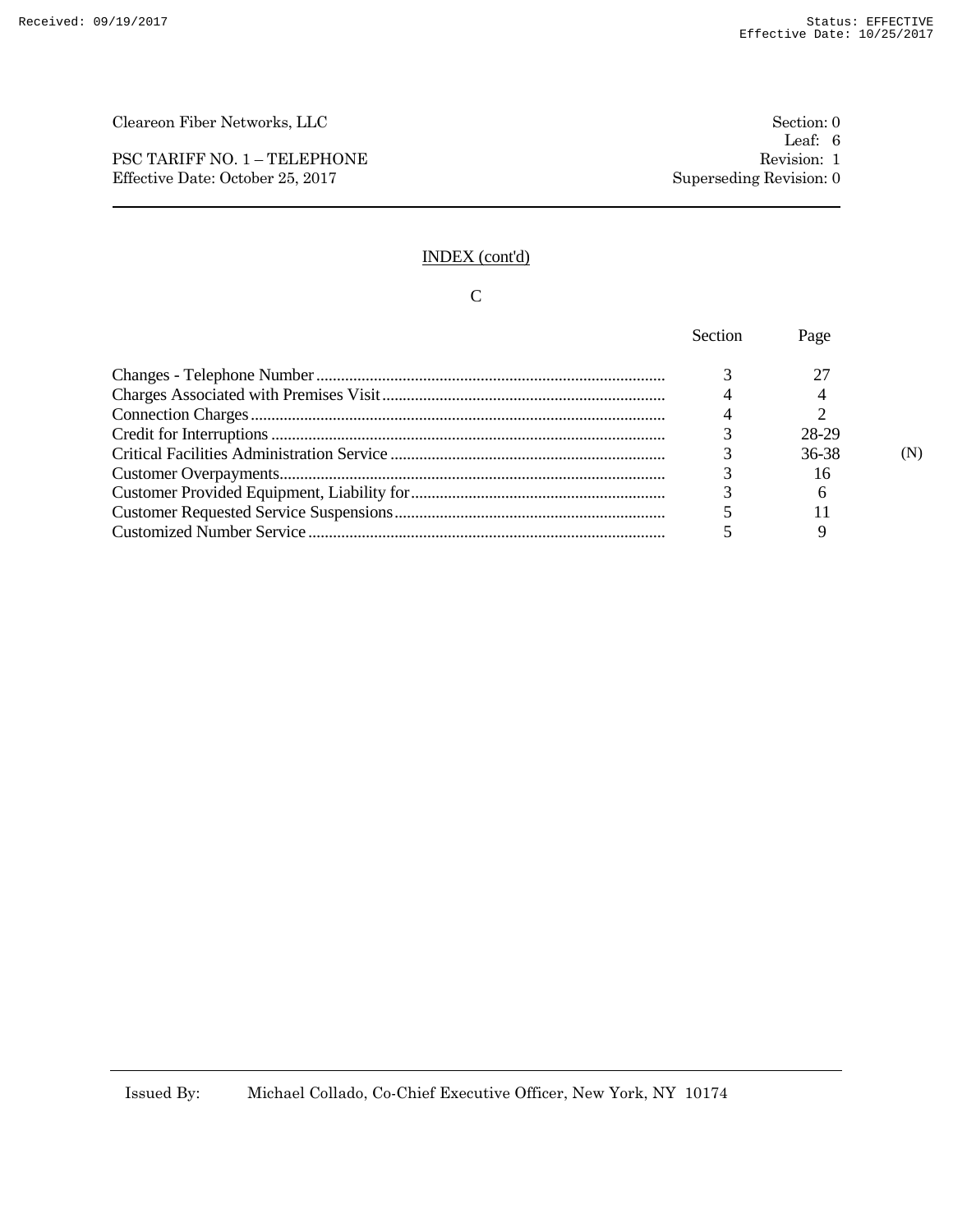PSC TARIFF NO. 1 – TELEPHONE Revision: 0 Effective Date: October 25, 2017 Superseding Revision:

### INDEX (cont'd)

| D            |         |           |
|--------------|---------|-----------|
|              | Section | Page      |
|              | 3       | $12 - 13$ |
|              | 3       | 27        |
|              | 5       |           |
|              | 3       | 27        |
| E            |         |           |
|              | 3       | 25        |
|              | 3       | 20        |
|              | 10      | $1 - 13$  |
| $\mathbf{F}$ |         |           |
|              | 3       | 11        |
| G            |         |           |
|              | 3       | $1 - 31$  |
|              | 3       | 17        |

#### H

(Reserved for future use)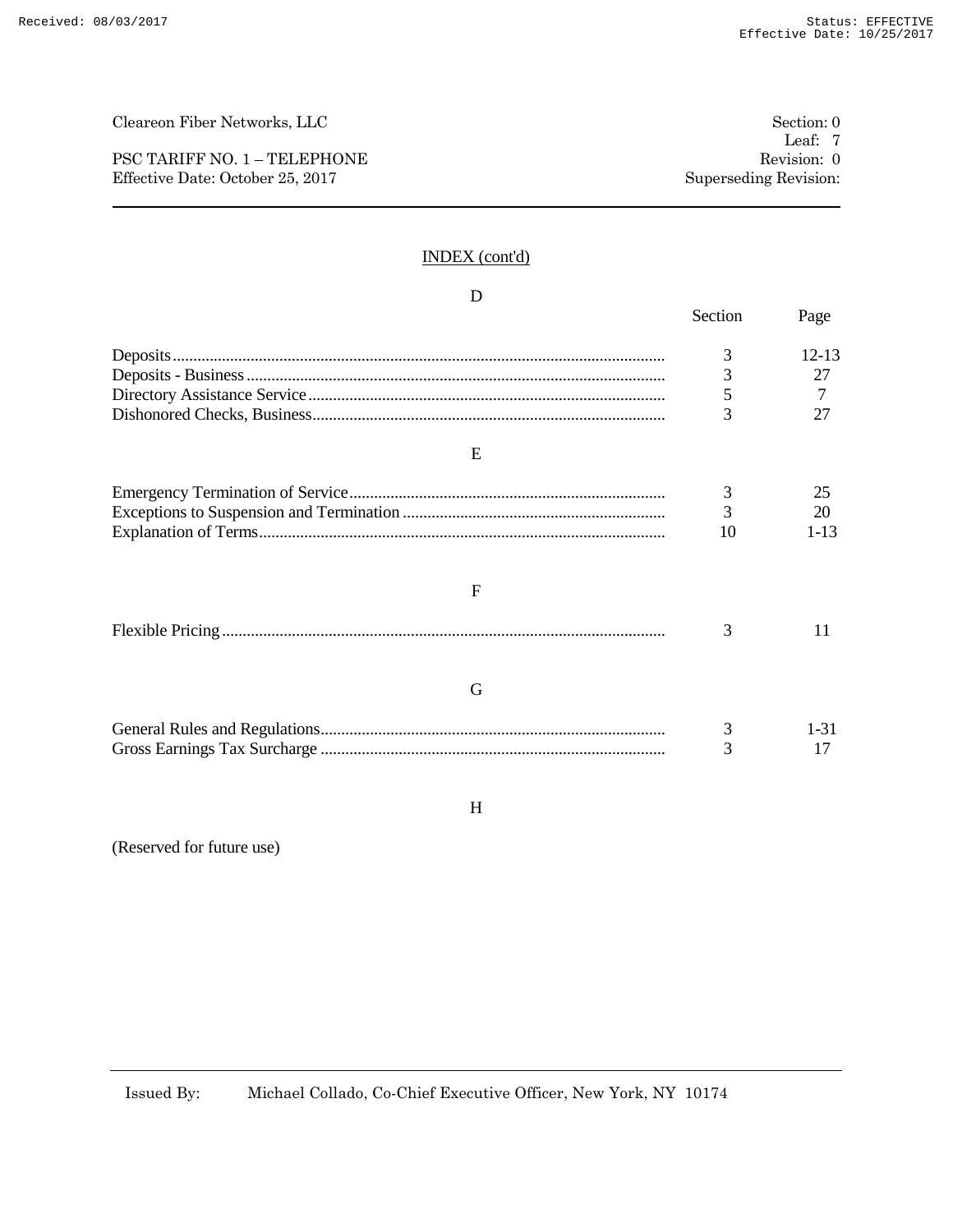PSC TARIFF NO. 1 – TELEPHONE Revision: 0 Effective Date: October 25, 2017 Superseding Revision:

### INDEX (cont'd)

#### I

| <b>Section</b> | Page |
|----------------|------|
|                |      |
|                |      |
|                |      |
|                |      |
|                |      |

J

(Reserved for future use)

K

(Reserved for future use)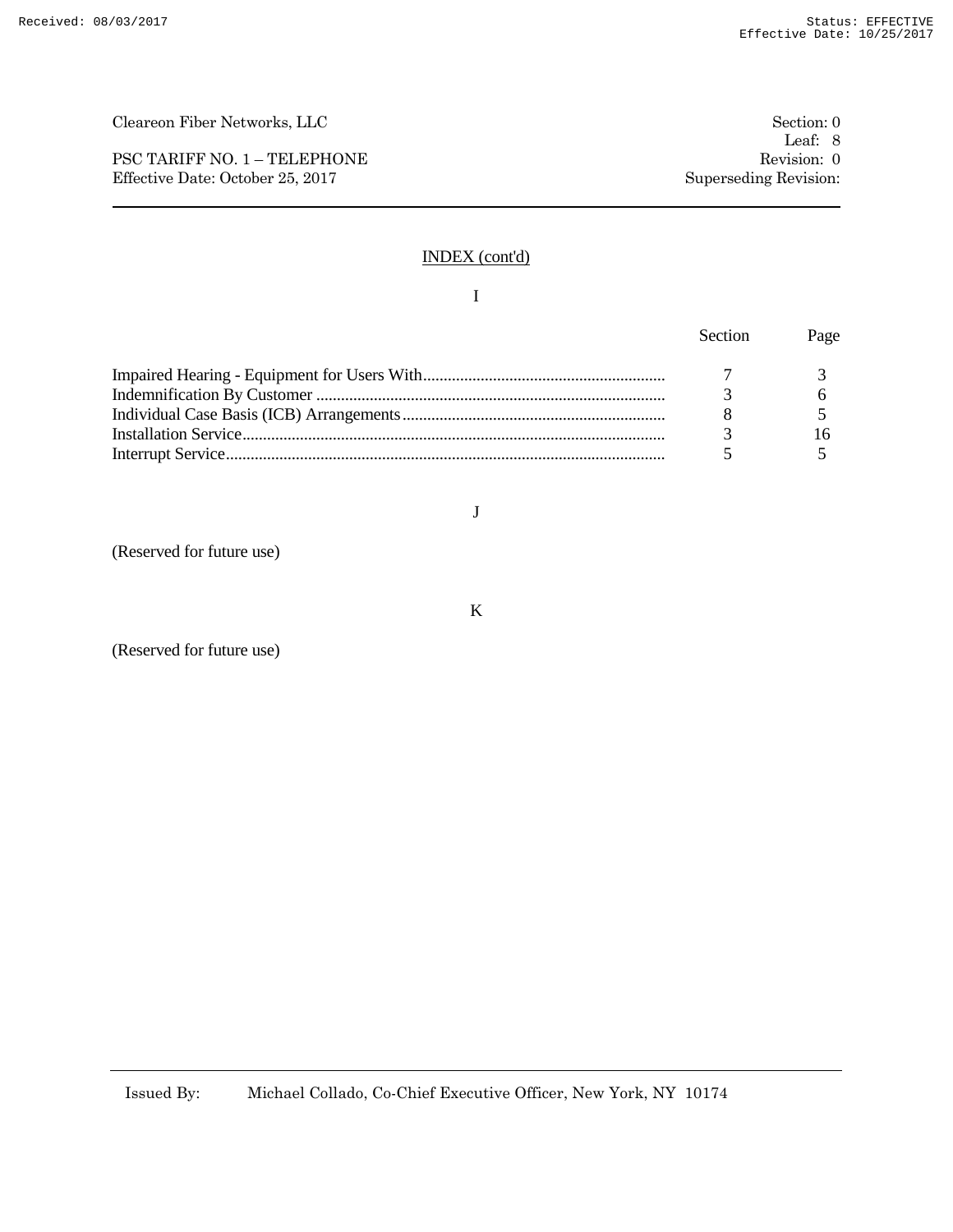PSC TARIFF NO. 1 – TELEPHONE Revision: 0 Effective Date: October 25, 2017 Superseding Revision:

### INDEX (cont'd)

#### L

|   | Section | Page    |
|---|---------|---------|
|   | 3       | 15      |
|   | 3       | 30      |
|   |         | 6       |
|   | 9       | 2       |
|   | 6       | $1-10$  |
|   |         | 8       |
| M |         |         |
|   | 3       | 10      |
|   |         | 3       |
| N |         |         |
|   |         | $4 - 5$ |
|   | 3       | 19      |
|   |         | 5       |

#### O

| <b>Obligation of Company</b> |
|------------------------------|
|------------------------------|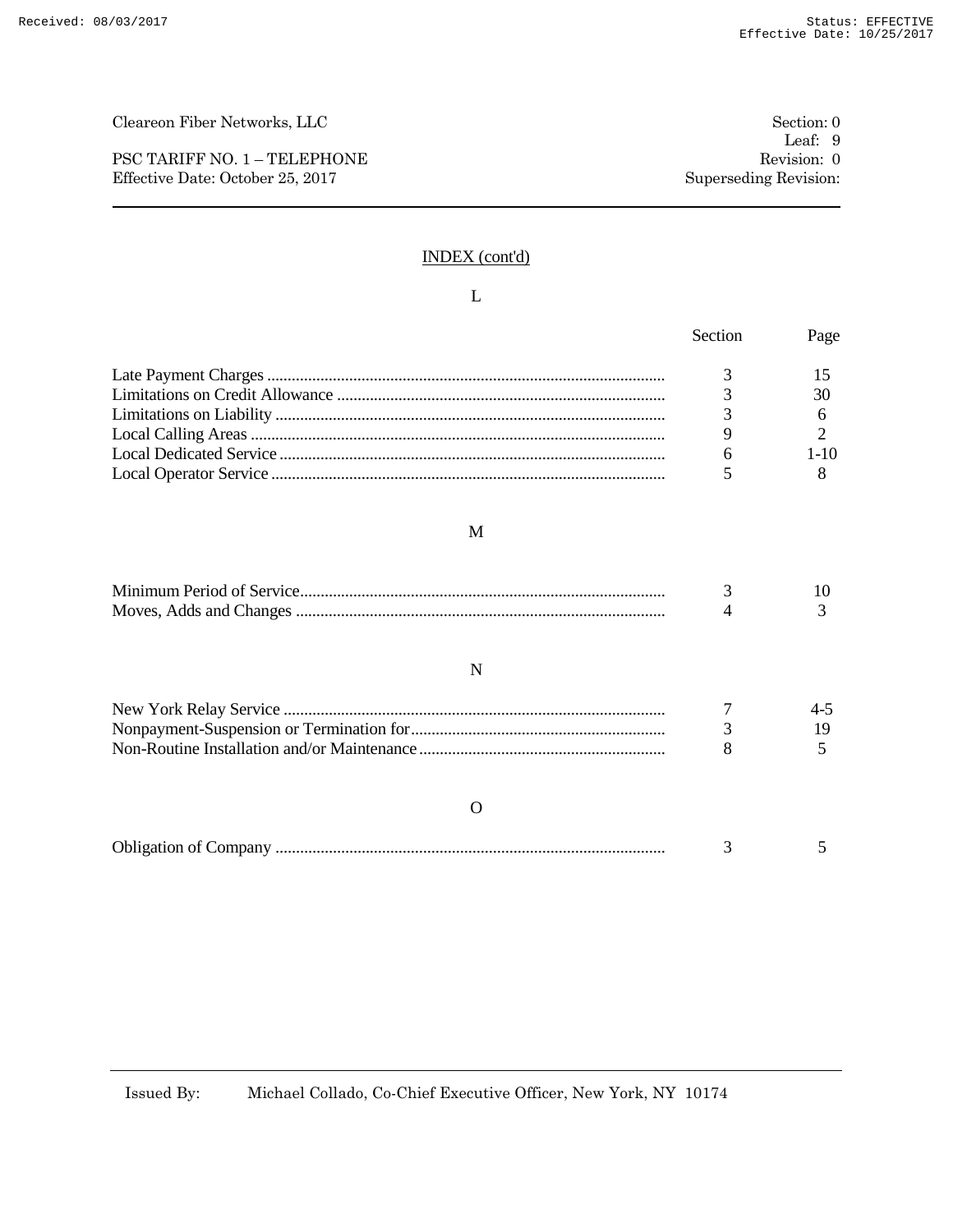PSC TARIFF NO. 1 – TELEPHONE Revision: 0 Effective Date: October 25, 2017 Superseding Revision:

### INDEX (cont'd)

#### P

| Section       | Page    |
|---------------|---------|
|               |         |
| $\mathcal{R}$ | $12-16$ |
|               |         |
|               |         |

#### R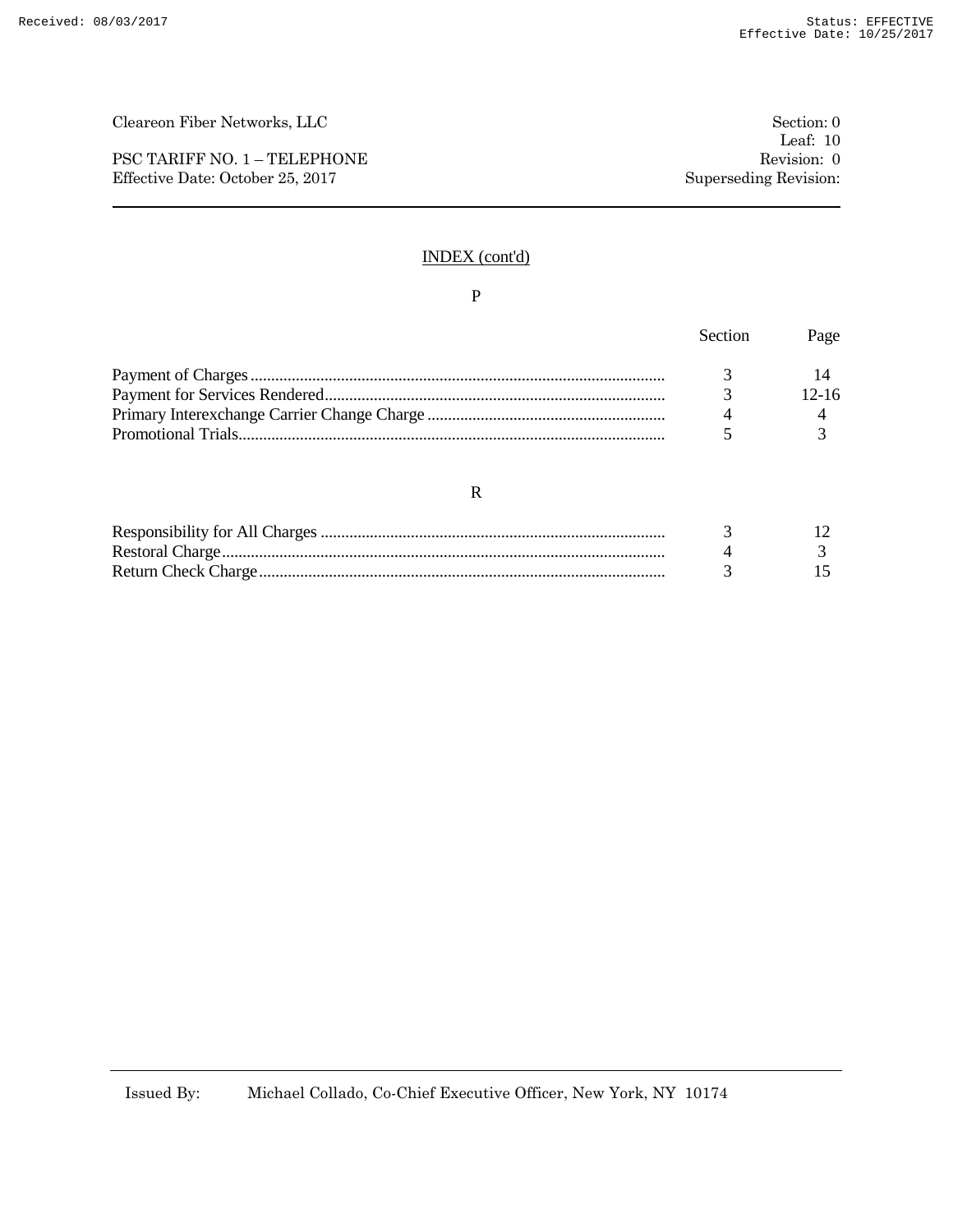PSC TARIFF NO. 1 – TELEPHONE Revision: 1 Effective Date: October 25, 2017 Superseding Revision: 0

### INDEX (cont'd)

# S

|                                         | Section | Page     |
|-----------------------------------------|---------|----------|
|                                         |         | 28       |
|                                         |         |          |
|                                         |         |          |
|                                         |         | 1-5      |
|                                         |         | $2-3$    |
| Special Equipment for Hearing or Speech |         |          |
|                                         |         |          |
|                                         |         | $1 - 12$ |
|                                         |         |          |
|                                         |         | $1 - 11$ |
|                                         |         | $17-18$  |
|                                         |         | 19-25    |

#### T

|    | $17-18$   |  |
|----|-----------|--|
|    | 32-36     |  |
|    | $3-4$     |  |
|    | 19-25     |  |
|    | $22 - 25$ |  |
| 10 | $1 - 14$  |  |
|    |           |  |
|    |           |  |